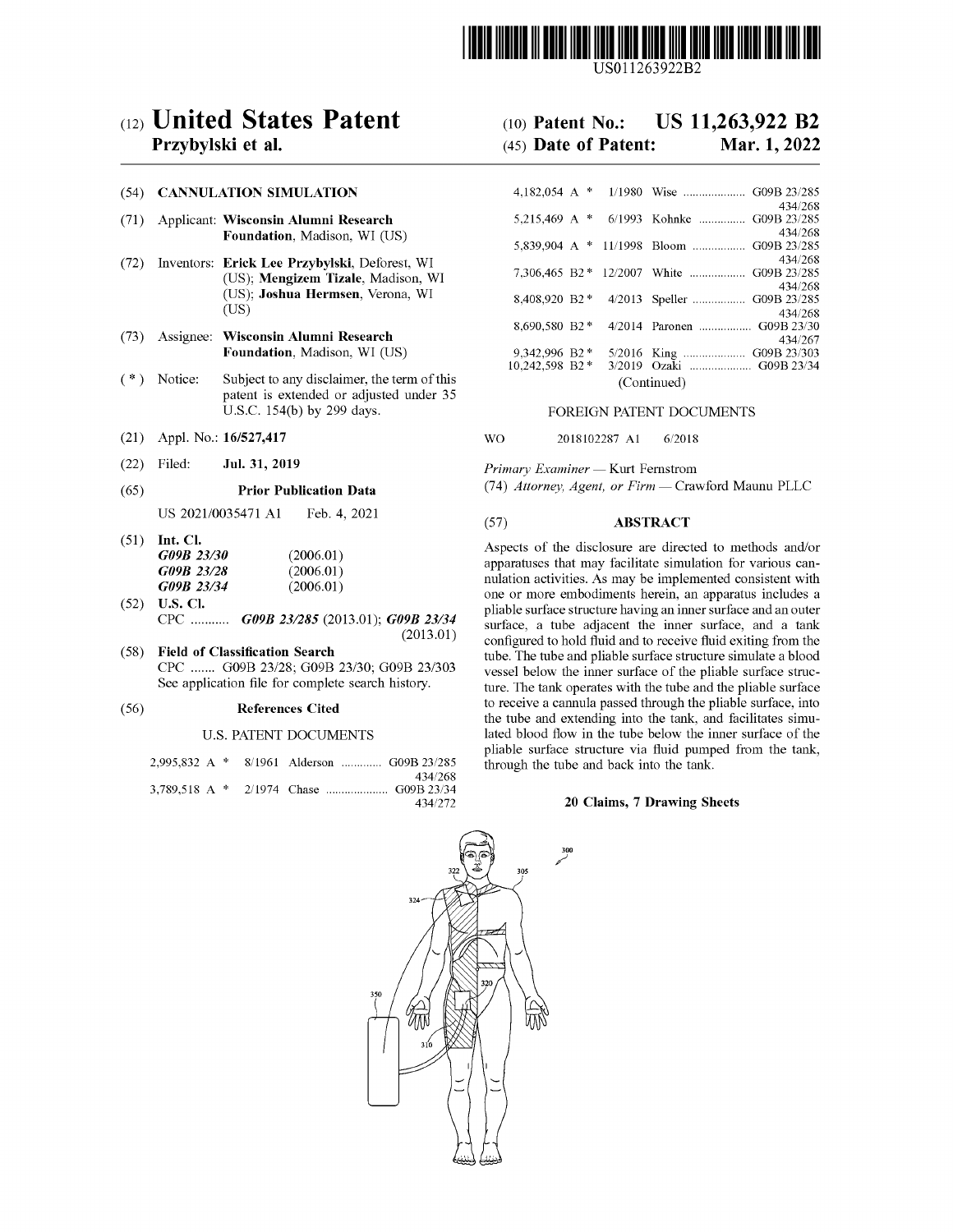### (56) **References Cited**

### U.S. PATENT DOCUMENTS

| 10,540,913 B2*   |       | 1/2020  | Kinsella  G09B 23/285         |
|------------------|-------|---------|-------------------------------|
| 2010/0196865 A1* |       | 8/2010  | Kays  G09B 23/32              |
|                  |       |         | 434/268                       |
| 2011/0008760 A1* |       | 1/2011  | Bevan  G09B 23/28             |
|                  |       |         | 434/268                       |
| 2013/0052626 A1* |       |         | 2/2013 Hoskins<br>G09B 23/285 |
|                  |       |         | 434/268                       |
| 2013/0078603 A1* |       |         | G09B 23/285                   |
|                  |       |         | 434/268                       |
| 2013/0309643 A1* |       | 11/2013 | Segall<br>G09B 23/303         |
|                  |       |         | 434/268                       |
| 2014/0302474 A1* |       | 10/2014 | Sakezles<br>G09B 23/303       |
|                  |       |         | 434/268                       |
| 2016/0171911 A1* |       |         | 6/2016 Parry, Jr.  G09B 23/30 |
|                  |       |         | 434/268                       |
| 2018/0158373 A1* |       | 6/2018  | Hendrickson  G09B 9/00        |
| 2019/0027064 A1* |       | 1/2019  |                               |
| 2019/0027066 A1* |       | 1/2019  | Altermatt Couratier           |
|                  |       |         | G09B 23/303                   |
| 2019/0139452 A1* |       | 5/2019  | Hall-Jackson  G09B 23/285     |
| 2019/0333413     | $A1*$ | 10/2019 | Bauer  G09B 23/303            |
| 2020/0078093     | $A1*$ | 3/2020  |                               |
| 2020/0126449     | $A1*$ | 4/2020  | Horst  G09B 23/286            |
| 2020/0135057 A1* |       | 4/2020  | Fatimi  G09B 23/32            |

\* cited by examiner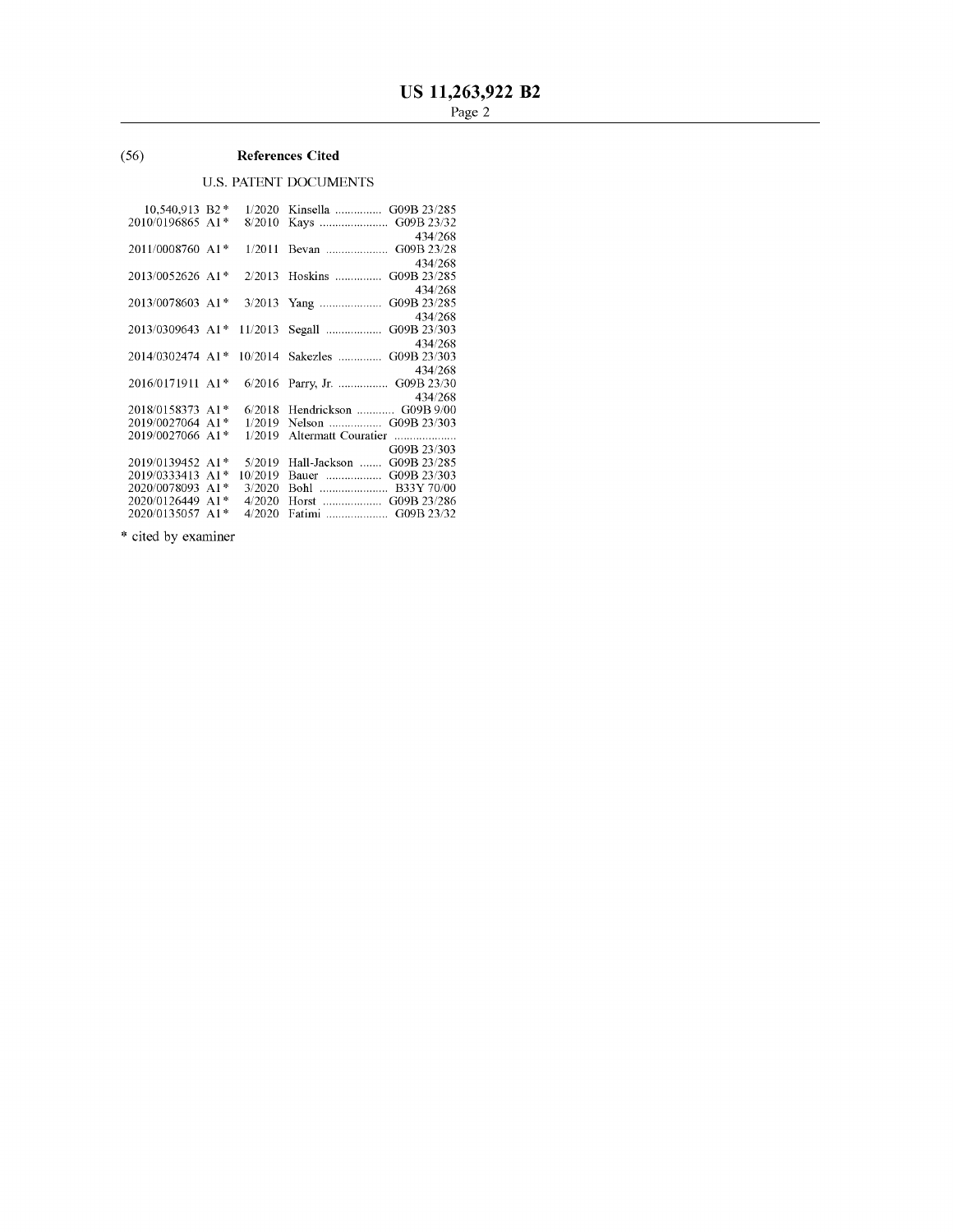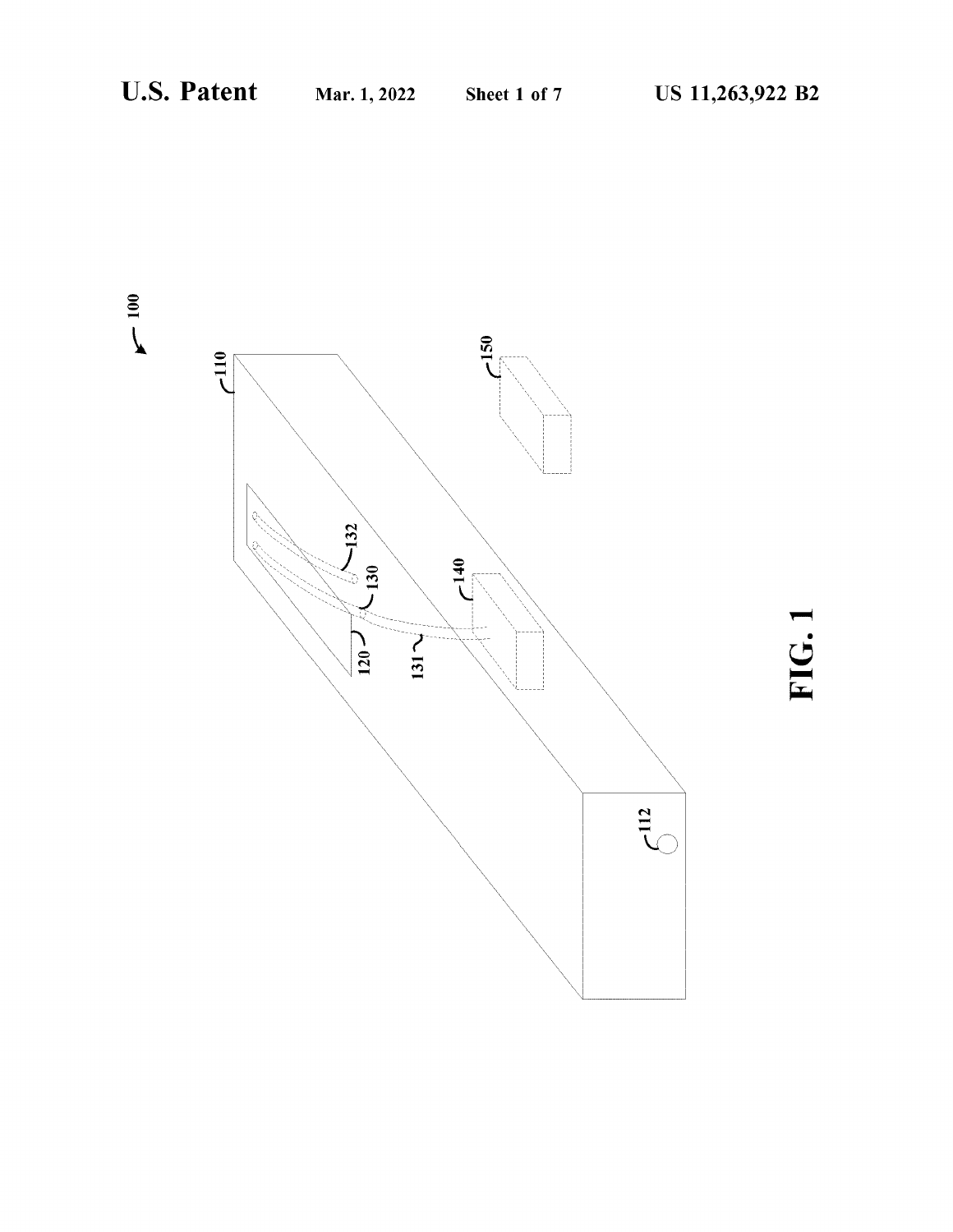$\sim 200$ 



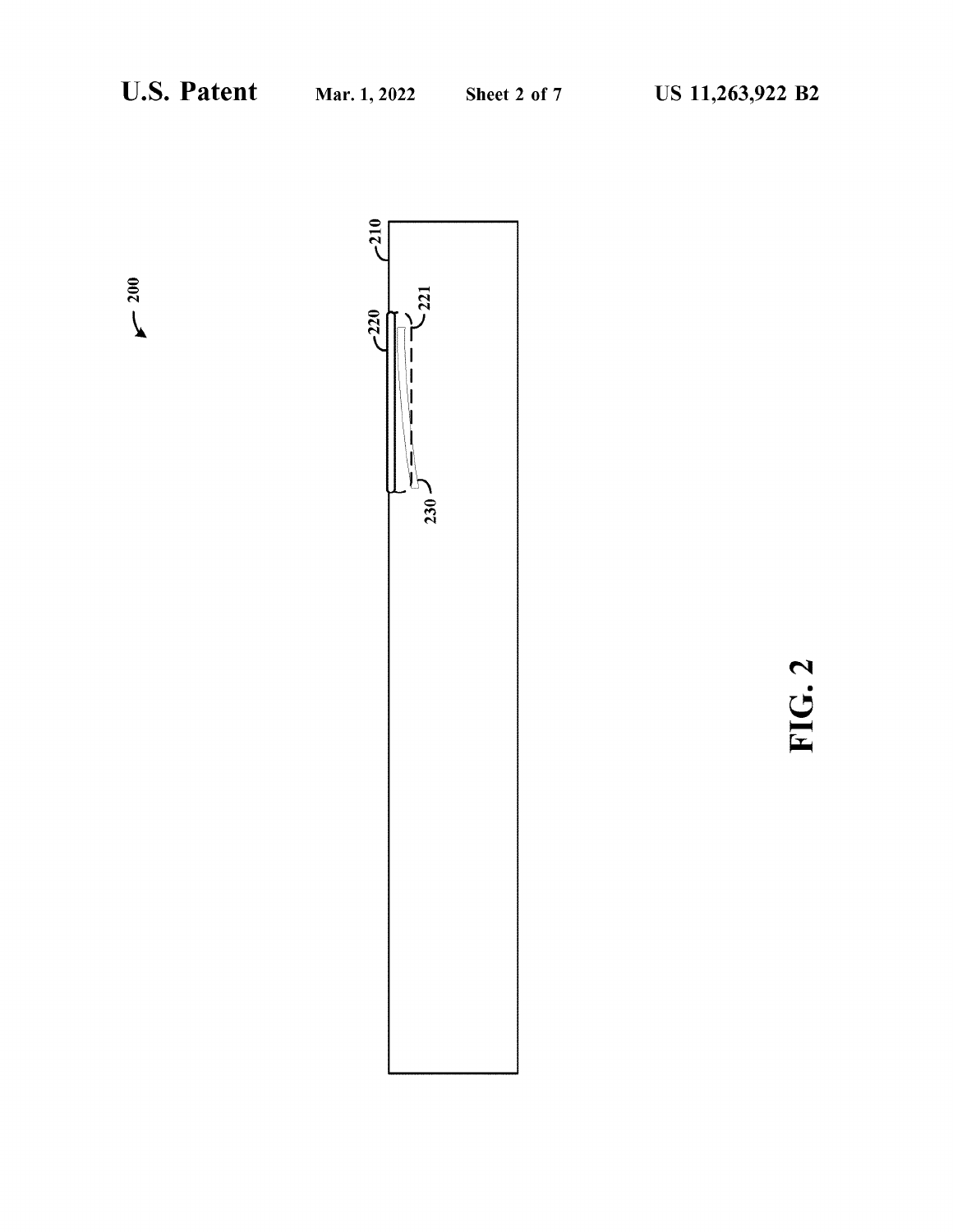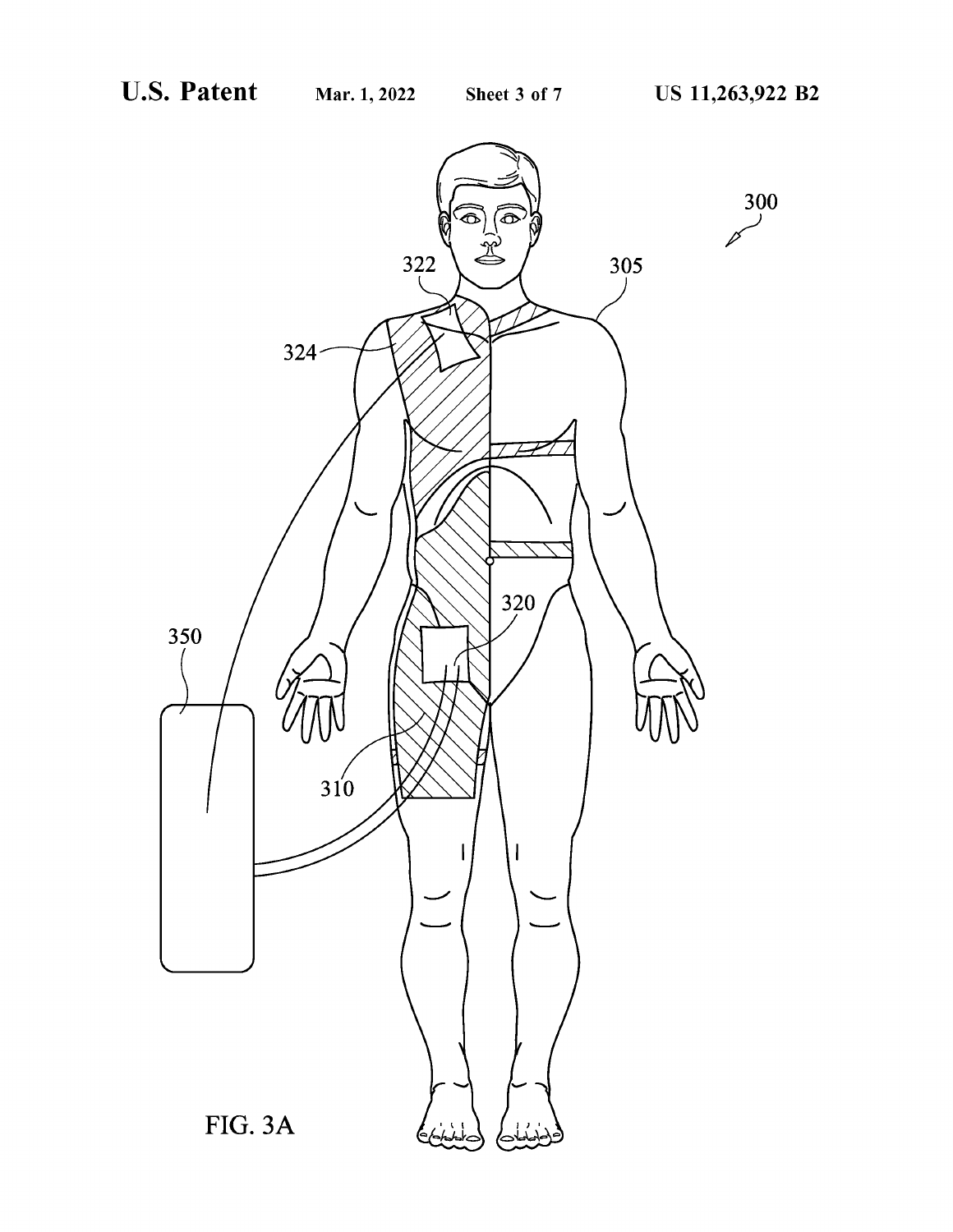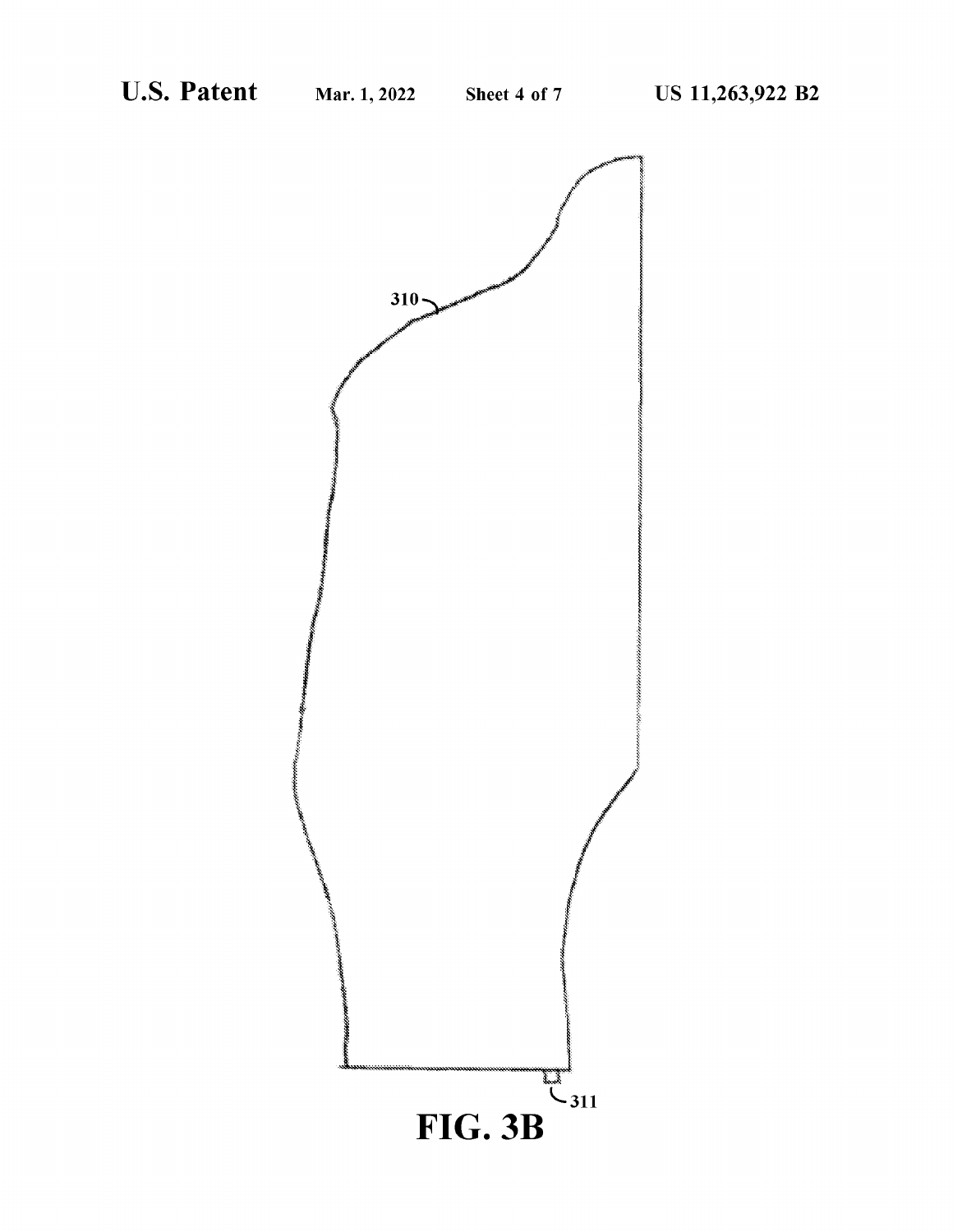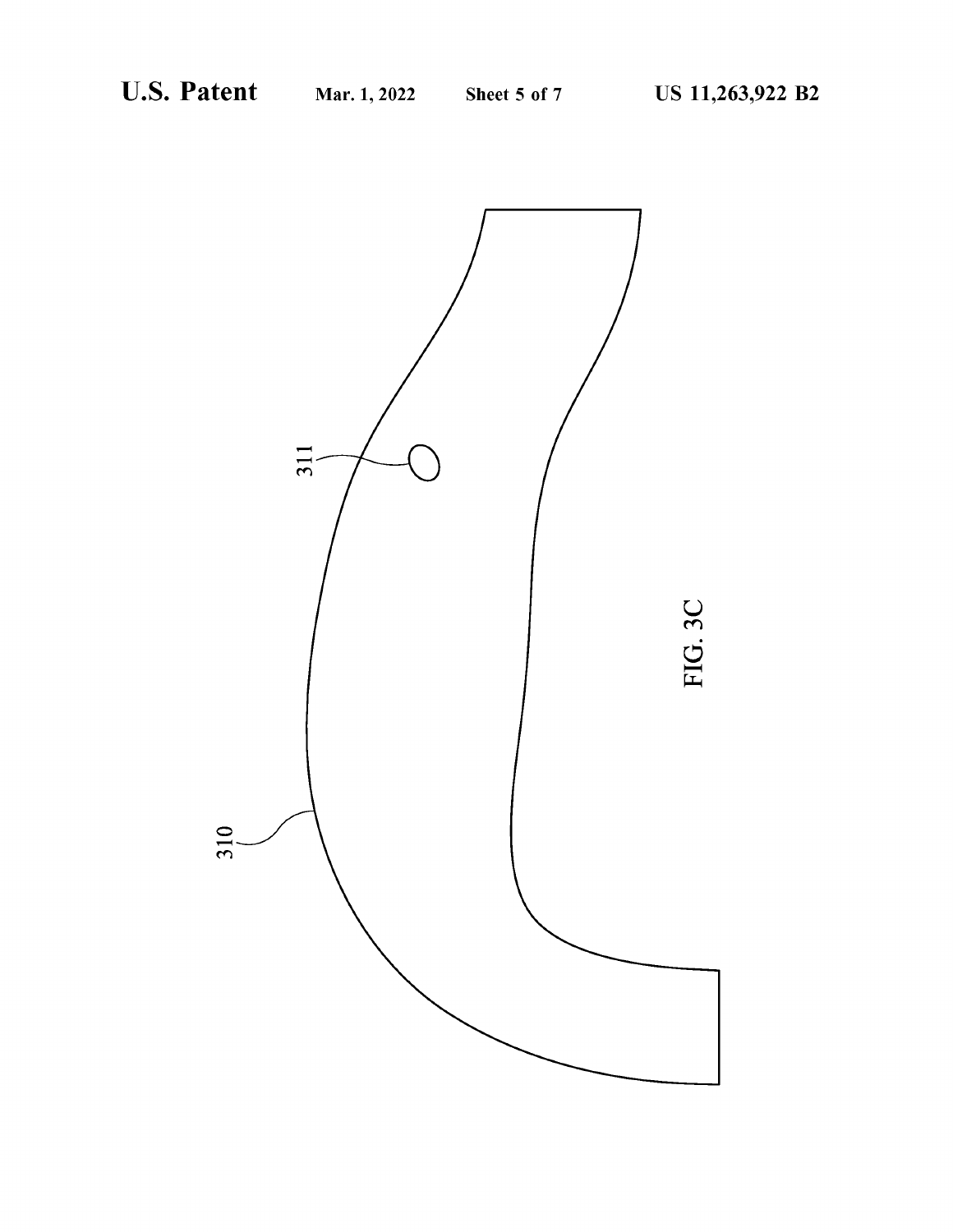300



FIG. 3D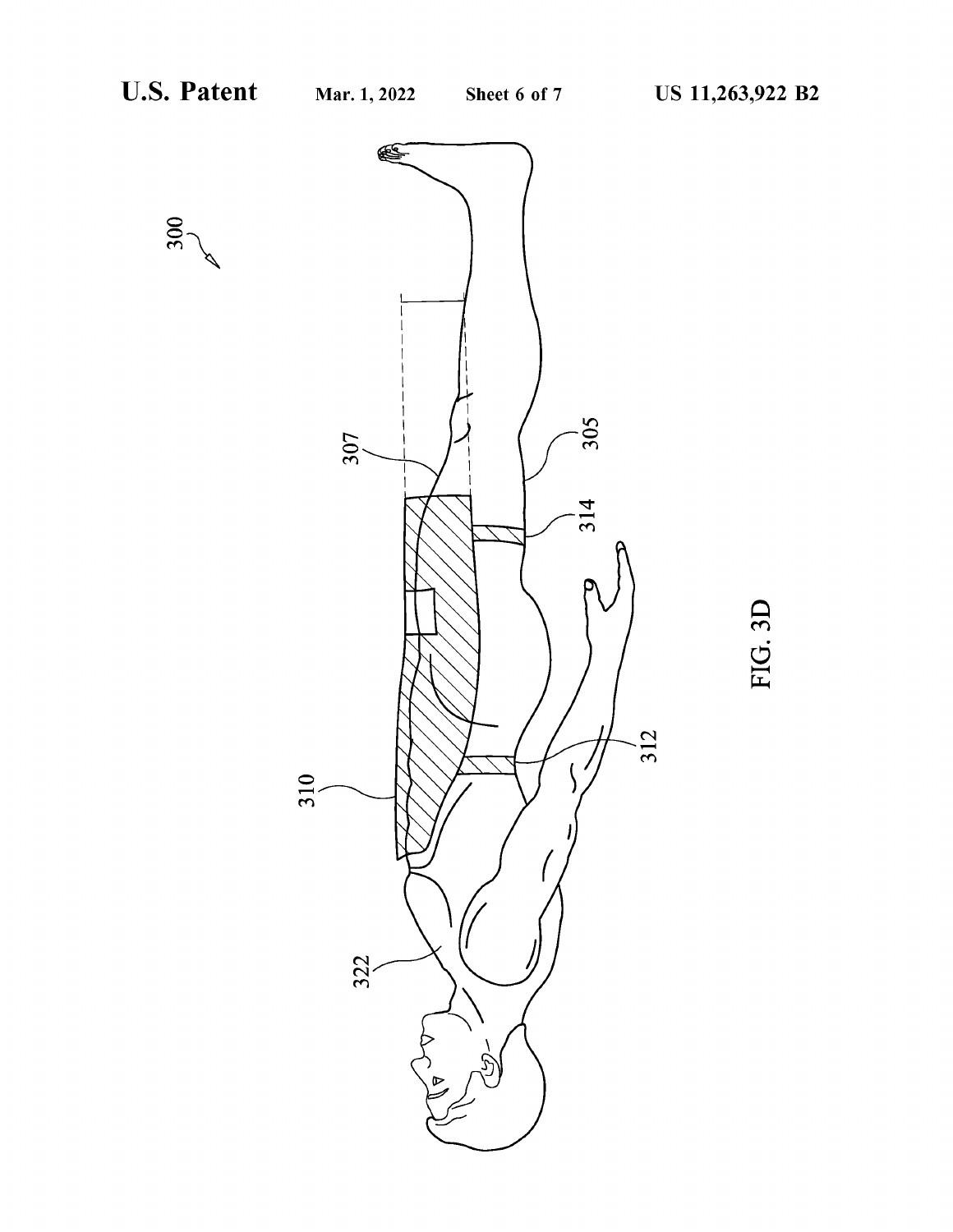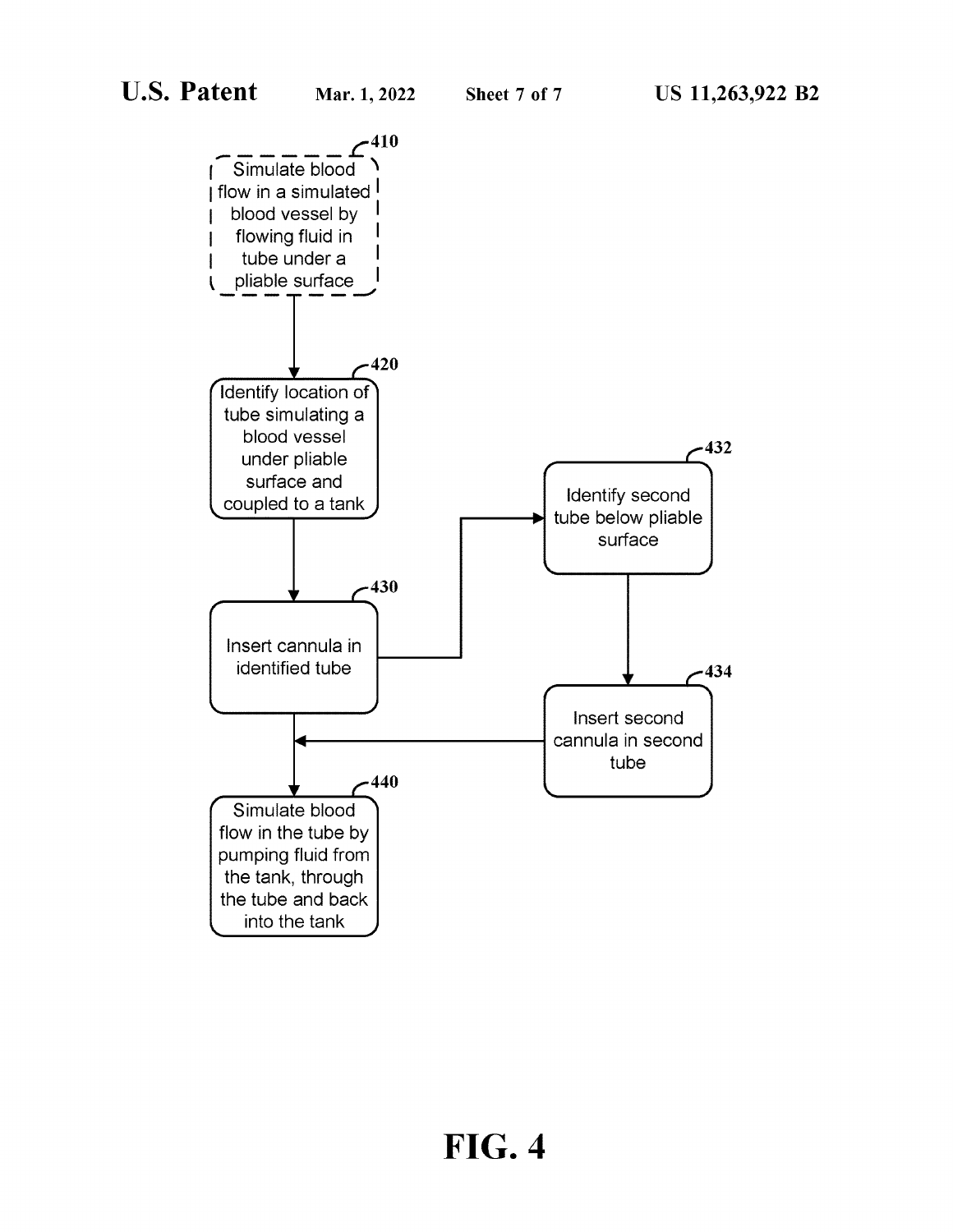### **CANNULATION SIMULATION**

#### OVERVIEW

Aspects of the present disclosure are directed to methods <sup>5</sup> and/or apparatuses that may facilitate simulation for cannulation activities.

Various aspects are directed to addressing challenges to providing realistic simulation of medical procedures. One such procedure is the extracorporeal membrane oxygenation (ECMO) procedure, which is a technique for providing prolonged cardiac and respiratory support to persons whose heart and lungs are unable to provide an adequate amount of gas exchange or perfusion to sustain life. ECMO works by  $_{15}$ removing blood from the person's body, removing carbon dioxide and oxygenating red blood cells.

While it is helpful for medical practitioners to carry out simulation, doing so for cannulation activities can be challenging. These and other matters have presented challenges 20 to the development and practice of cannulation procedures, for a variety of applications.

#### SUMMARY

Various example embodiments are directed to apparatuses and methods, which may address various challenges including those noted above.

As may be implemented consistent with one or more embodiments herein, an apparatus includes a pliable surface 30 structure having an inner surface and an outer surface, a tube adjacent the inner surface, and a tank configured to hold fluid and to receive fluid exiting from the tube. The tube is configured with the pliable surface structure to simulate a blood vessel below the inner surface of the pliable surface 35 structure. The tank is configured to operate with the tube and the pliable surface to receive a cannula passed through the pliable surface, into the tube and extending into the tank, and facilitate simulated blood flow in the tube below the inner surface of the pliable surface structure via fluid pumped 40 from the tank, through the tube and back into the tank.

Another embodiment is directed to a method as follows. A cannula is inserted through a pliable surface structure having an inner surface and an outer surface, into a tube extending adjacent the inner surface of the pliable surface 45 structure, and extending into a tank configured to hold fluid and to receive fluid exiting from the tube. Blood flow in the tube below the inner surface of the pliable surface structure is simulated by pumping fluid from the tank, through the tube and back into the tank.

The above discussion/summary is not intended to describe each embodiment or every implementation of the present disclosure. The figures and detailed description that follow also exemplify various embodiments.

#### BRIEF DESCRIPTION OF FIGURES

Various example embodiments may be more completely understood in consideration of the following detailed description and in connection with the accompanying draw- 60 ings, in which:

FIG. **1** shows a perspective view of an apparatus for simulating cannulation, as may be implemented in accordance with various embodiments;

FIG. **2** shows a cross-sectional view of an apparatus for simulating cannulation, as may be implemented in accordance with various embodiments;

FIG. **3A** shows an apparatus for simulating cannulation utilized with a cavernous structure that simulates a human torso and leg, as may be implemented in accordance with various embodiments;

FIG. **3B** shows a tank and related structure, as may be implemented with the cavernous structure of FIG. **3A** and in accordance with various embodiments;

FIG. **3C** shows an end view of the tank and related structure shown in FIG. **3B,** and in accordance with various embodiments;

FIG. **3D** shows a side view of the apparatus of FIG. **3A**  utilized with the cavernous structure; and

FIG. **4** shows a method for simulating cannulation, as may be implemented in accordance with various embodiments.

While various embodiments discussed herein are amenable to modifications and alternative forms, aspects thereof have been shown by way of example in the drawings and will be described in detail. It should be understood, however, that the intention is not to limit the invention to the particular embodiments described. On the contrary, the intention is to cover all modifications, equivalents, and alternatives falling within the scope of the disclosure including aspects defined in the claims. In addition, the term "example" as may be used throughout this application is by way of illustration, 25 and not limitation.

#### DETAILED DESCRIPTION

Aspects of the present disclosure are believed to be applicable to a variety of different types of apparatuses, systems and methods involving cannulation. Various aspects of the present disclosure have been shown to be beneficial when used in the context of a training apparatus for simulating human anatomy for and response to cannulation. In particular implementations, a cannulation approach involves the utilization of a fluid tank and a pliable surface structure with a tube below. The surface structure and tube may simulate human skin with a blood vessel underneath, with the tube being coupled to the fluid tank for passing of a cannula therein, and for flowing fluid from the tank through the tube. In various implementations, the apparatus is coupled to an external pump, as may be utilized for an ECMO procedure, and operates to flow fluid from the tank, through the external pump, and back into the tank via the cannula within the tube and tank.

Certain implementations involving a cannulation training apparatus facilitate both cannulation and pulsatile flow. A peristaltic pump, which may be disconnected after cannulation, operates to generate pulsatile fluid flow in a subsurface tube as characterized herein. The peristaltic pump may be located within the cannulation training apparatus (e.g., in the tank or external to the tank), or external to the cannulation training apparatus. Techniques for identifying the location of blood vessels can then be used with the training 55 apparatus, such as by employing ultrasound to detect pulsations in the fluid flow. Once the subsurface tube is identified, a cannula can be inserted therein and the line can be connected to an external pump, such as an actual ECMO pump. In these and other contexts herein, pulsatile flow may refer to fluid flow with periodic variations. For instance, pulsatile flow may be generated by a rotating mechanism pumping the fluid, such as a peristaltic pump.

Two or more subsurface tubes can be used for simulating flow in blood vessels. For instance, one tube may simulate flow in an artery and the other may simulate flow in a vein. In other instances, both tubes simulate flow in veins. When simulating a patient whose heart is not functioning, the tubes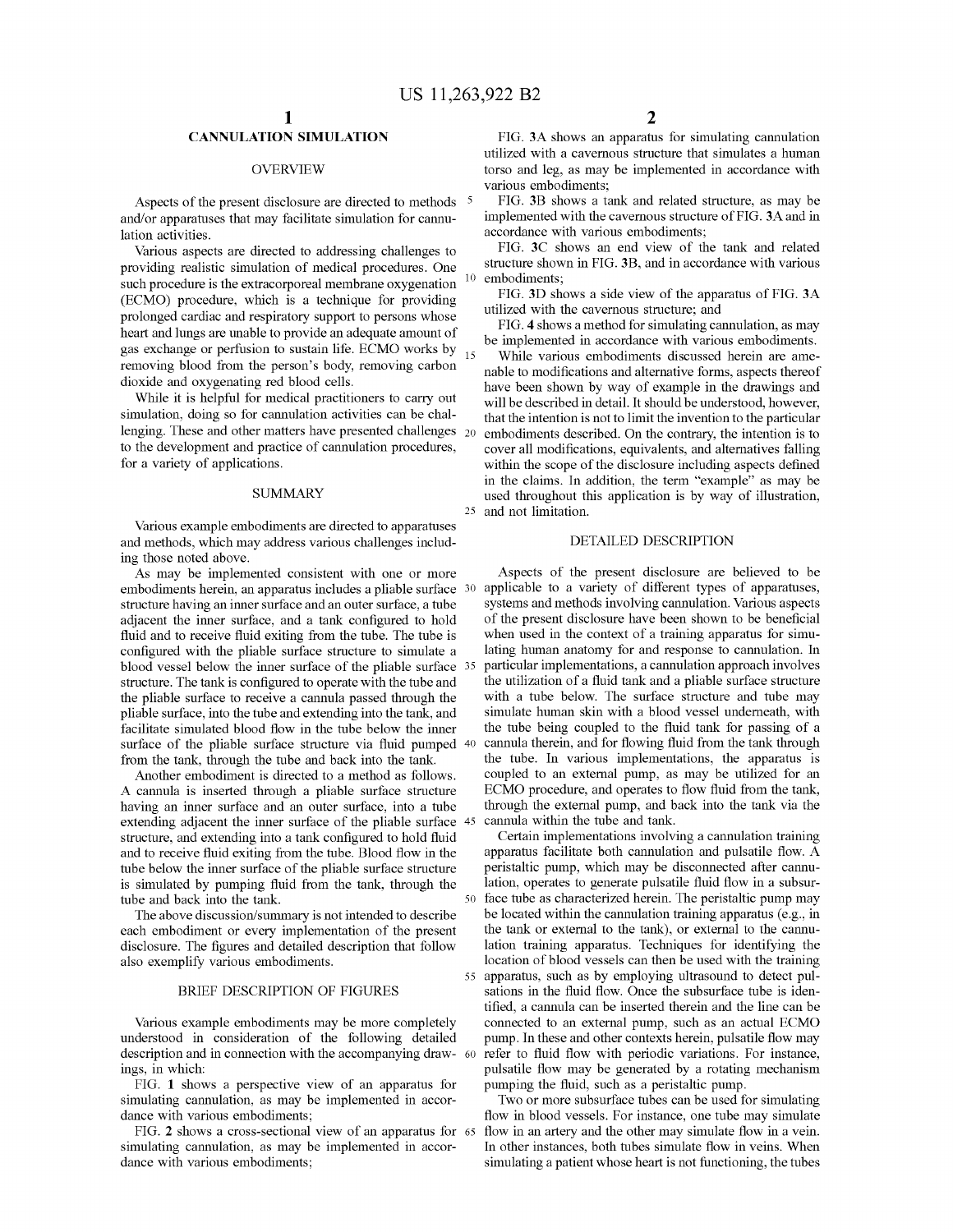may simply simulate blood vessels in which blood is not flowing. Cannula may be inserted into each tube and used to simulate various procedures. For instance, where an ECMO procedure is to be simulated, a cannula in one of the tubes may be used to draw fluid from the tank into an ECMO 5 machine, and another cannula in another one of the tubes may be used to return fluid from the ECMO machine, into the tank.

embodiments herein, an apparatus includes a pliable surface structure having an inner surface and an outer surface, a tube adjacent the inner surface, and a tank configured to hold fluid and to receive fluid exiting from the tube. The tube and the pliable surface structure simulate a blood vessel below human skin tissue, simulated by the pliable surface structure with the tube below and adjacent the inner surface, such as may be similar to vessels found in a human groin or thigh area. The tank operates with the tube and the pliable surface to receive a cannula that is passed through the pliable  $_{20}$ surface, into the tube and extending into the tank. Blood flow can be simulated in the tube below the inner surface of the pliable surface structure, via fluid pumped from the tank, through the tube and back into the tank. The tube may pass far enough into the tank to receive and include a full length 25 of a cannula inserted for simulation, or may be relatively shorter with cannula extending out of the tube into the tank. As may be consistent with aspects discussed above, such an approach may facilitate pumping of the fluid out of the tank, through an actual ECMO machine (having an ECMO pump), and back into the tank via the cannula and the tube, therein simulating human vascular response to treatment via the ECMO pump.

In various embodiments, the apparatus also includes one or more pumps. For instance, a pump may be utilized with the tank and the tube to provide fluid flow through the tube that simulates the blood flow. Such a pump may be a peristaltic pump that simulates pulsatile blood flow through the tube to represent an artery, which can in turn be utilized to simulate cannulation procedures in which a patient's heart 40 is functional such that pulsatile flow can be used to detect an artery for insertion of a cannula. The pump can be switched off or otherwise disengaged, once cannulation is obtained. This can be manual or, for example, may involve use of a fluid flow sensor or other sensor that can detect insertion of 45 a cannula into the tube.

An external pump may also be used to generate flow using fluid drawn from the tank, passed through the cannula and back into the tank. Consistent with the above, such a pump may be utilized an ECMO device, in which the fluid is processed in accordance with the processing of human blood.

In some embodiments, the apparatus includes a second tube extending into the tank and operable to facilitate withdrawal of fluid from the tank, and pumping of the 55 withdrawn fluid back into the tank via the aforementioned (first) tube, using a cannula inserted through the pliable surface structure, into the tube and tank. For instance, in response to cannulation of both tubes with cannula and connection of the cannula to an external pump, fluid can be drawn from the tank into the external pump via the second tube, and passed back into the tank from the external pump via the first tube extending adjacent the inner surface. The second tube may also extend adjacent the inner surface of the pliable surface structure, and may simulate a blood 65 vessel below the inner surface of the pliable surface structure. This approach may, for example, simulate an ECMO

procedure in which cannula are inserted into a patient's groin or thigh area, with two blood vessels.

In certain embodiments, the second tube is located away from the first tube and the (first) pliable surface structure, adjacent a second pliable surface structure that is separated from the first pliable surface structure. The second pliable surface structure also has an inner surface and an outer surface, and may simulate human skin tissue. The second As may be implemented consistent with one or more tube can thus extend adjacent (and below) the inner surface of the second pliable surface structure to simulate a blood vessel (e.g., below human skin). This may, for example, involve placement of the second pliable surface in a location relative to the first pliable surface that would simulate a second cannulation location for a human patient. In certain instances, the second pliable surface is a surface of the tank, and in other instances is remote from the tank with the second tube extending into the tank. Such approaches may involve cannulation locations near the neck or chest area of a human torso (on a training manikin), with the tank extending to such a position and/or the second tube and second surface structure being located remote from the tank.

> A variety of tank shapes may be utilized, and may be placed in a variety of locations when implemented with a structure mimicking a human torso. Certain tanks are split or 25 otherwise coupled to represent different regions of a human patient (e.g., thigh and chest/neck regions). In some implementations, a tank is shaped with an underside surface that follows the external surface of a training manikin, and includes a skin-like pliable structure on an upper surface for cannulation. The capacity of the tank may vary to simulate different patients, such as by simulating an adult patient by providing a 3 liter capacity. A variety of ports may be utilized to tubing in the tank to an external pump and/or to a peristaltic pump. A 3rd port for filling and draining would be located at the bottom right of the tank.

> In certain embodiments, the tank may be designed to fit into or onto a cavernous structure having the shape of a human torso and leg, such as a training manikin. For instance, a tank may be integrated into a training manikin's torso, or coupled to an external region of the manikin in a shape that facilitates cannulation into a particular region (e.g., a patient's groin or thigh region), and with a length sufficient to accept a cannula length that is similar to that utilized in an ECMO procedure on an adult human. When implemented for placement on a training manikin, the tank has a lower surface that follows the contours of the training manikin and shape of a human torso and leg. The pliable surface may be on an upper surface of the tank, and may be located on a region corresponding to the leg. The tank may thus extend upward along the human torso, with the tube residing in the tank, and facilitate cannulation from the groin upward toward the training manikin's chest. The tank may have a sidewall that includes the pliable surface structure. Further, the tank may be provided with sufficient rigidity to flow fluid through the tube and to simulate, in response to cannulation of the fluid tube via the pliable surface and connection of a cannula to an external pump, blood flow in a human body. The rigidity may thus be such that the tank does not collapse under the draw of an ECMO pump. In this context, it has been recognized/discovered that, the use of an internal, rigid tank facilitates simulation of blood flow for cannulation and subsequent connection to an external ECMO machine.

The various apparatuses described herein and shown in connection with the figures may represent one or more method embodiments, relating to the use and/or manufacture of the apparatuses. In a particular method-based embodi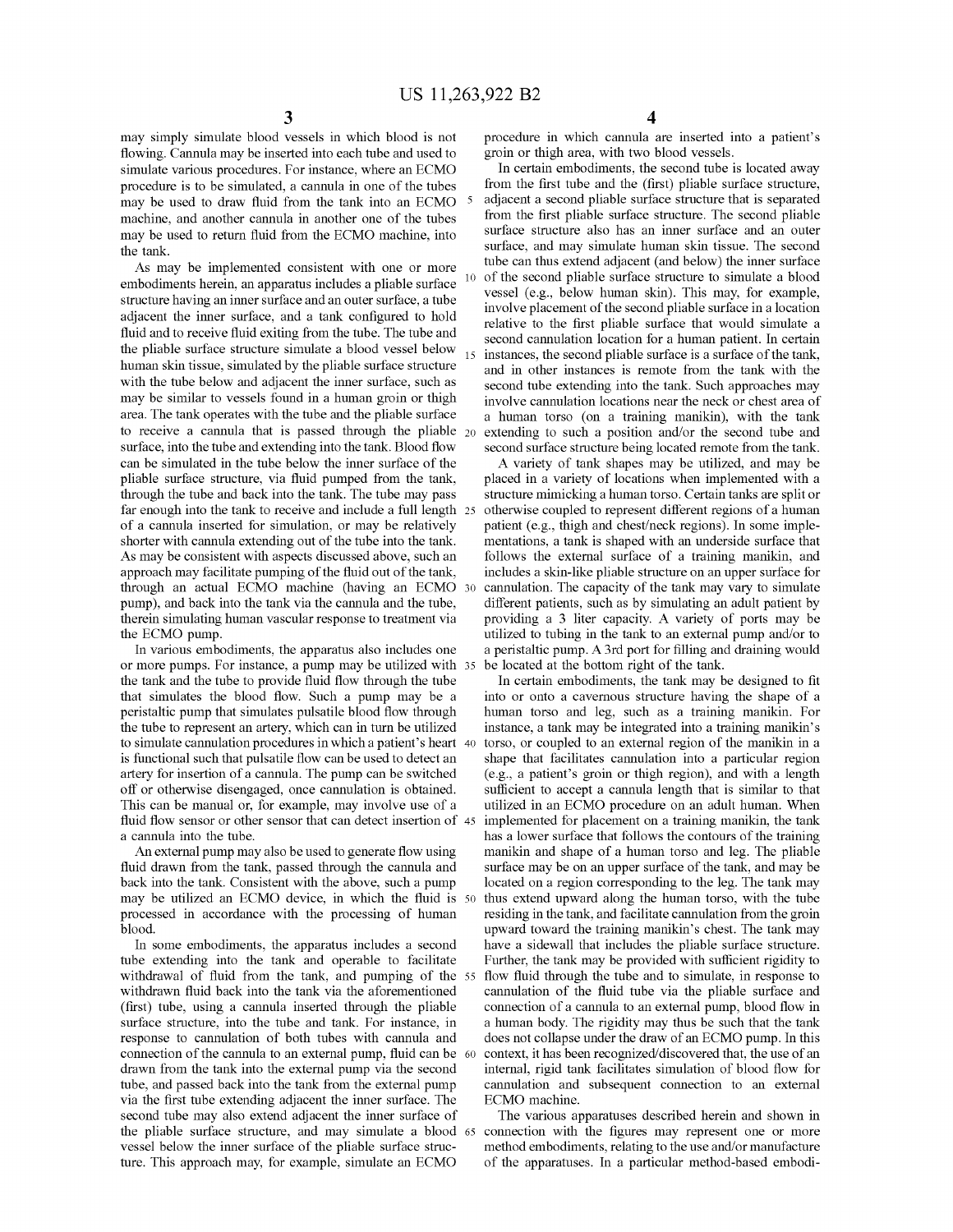ment, a cannula is inserted through a pliable surface structure having an inner surface and an outer surface, into a tube extending adjacent the inner surface of the pliable surface structure, and extending into a tank that holds fluid and receives fluid exiting from the tube. In this context, the receives fluid exiting from the tube. In this context, the  $\frac{5}{5}$  ECMO machine, and used to simulate cannulation and flow cannula may reside within the tube with the tube extending of blood in a human via the tank 110 at a distance into the tank, or may be extended beyond an used), via the pliable surface structure 120. end of the tube in the tank. Blood flow in the tube below the inner surface of the pliable surface structure is simulated by pumping fluid from the tank, through the tube and back into the tank. The pliable surface structure may be integrated within a surface of the tank. The tank may be configured with an underlying surface that conforms to the shape of a training manikin, or may be integrated within such a training manikin (e.g., with the pliable surface structure correspond- 15 ing to a sink region of the training manikin). This pumping of fluid may, for example, involve generating peristaltic flow through the tube for simulating blood flow through an artery.

to the cannula and fluid is pumped from the tank into the external pump, and from the external pump back into the tank via the tube and cannula. For instance, an ECMO pump may be used as noted herein for simulating human vascular response to treatment via the ECMO pump with the cannula, pliable surface, tube and tank.

Some embodiments further involve inserting a second cannula into a second tube that extends into the tank. Fluid may be pumped from the tank via the second cannula and the second tube to the external pump, and to an external pump. In some implementations, the pliable surface structure is 30 part of a cavernous structure having the shape of a human torso and leg, with pliable surface being and located on the shape of the leg. The second cannula through a second pliable surface structure having an inner surface and an outer surface that are part of the tank (and, in some instances, also 35 part of the cavernous structure), in which the second tube extends adjacent the inner surface of the second pliable surface structure.

Turning now to the figures, FIG. **1** shows a perspective view of an apparatus **100** for simulating cannulation, as may 40 be implemented in accordance with various embodiments. The apparatus **100** includes a tank **110,** a pliable surface structure **120,** and a tube **130** under the pliable surface structure for flowing fluid therein. The tube **130** and pliable surface structure **120** simulate a blood vessel underneath 45 human skin, and the tank **110** may be filled with a fluid for passing through the tube **130.** 

In some implementations, the apparatus **100** also includes a pump **140** that is coupled by extended tube portion **131** for flowing fluid through the tube **130.** For instance, the pump 50 **140** may be a peristaltic pump that generates pulsatile flow in the tube **130,** using fluid from the tank **110.** 

A second tube **132** may also be provided, and may be utilized to facilitate cannulation simulation involving the use of two respective blood vessels. For instance, a cannula can 55 be inserted into tube **130** for drawing fluid from the tank **110,**  and another cannula can be inserted into tube **132** for returning fluid to the tank. Such an approach may simulate cannulation for an ECMO procedure involving cannulation of a patient's groin/thigh area. 60 may be an ECMO machine utilized in oxygenating human

In certain implementations, an external pump **150** is blood. utilized and coupled to one or both of the tubes **130** and **132,**  for pumping fluid from the tank **110** and returning it into the tank. For instance, where both tubes **130 and 132** are present, a cannula inserted in tube **130** may be utilized to 65 draw fluid from the tank and to the pump **150,** and a second cannula inserted in tube **132** may be used to return fluid from

**5 6** 

the pump to the tank. Cannula lines can thus be coupled accordingly. In some instances, the pump **150** is coupled to the tank **110** by way of a coupling **112,** such as a drainage type port. In various contexts, the pump **150** is part of an of blood in a human, via the tank **110,** tube **130** (and **132** if

The length of the tank **110** can be set such that a cannula having a length sufficient to facilitate cannulation in a human can be inserted via one or both tubes **130** and **132**, and extend into the tank. In some implementations, one or both tubes **130 and 132** are extended in length, to simulate a longer blood vessel.

FIG. **2** shows a cross-sectional view of an apparatus **200**  for simulating cannulation, as may be implemented in accordance with various embodiments. The apparatus **200** may, for example, be implemented in accordance with the appa-In certain implementations, an external pump is coupled ratus 100 shown in FIG. 1, and as described above. A tank 20 **210** is coupled to a pliable surface structure **220,** and includes a tube **230** below an upper surface of the surface structure. In some implementations, the pliable surface structure extends further into the tank as shown at **221,** and the tube **230** is at least partially embedded therein. In these 25 contexts, the tube **230** and pliable surface structure **220** may simulate human skin tissue as well as other related tissue in which a blood vessel resides below the skin.

FIGS. **3A-3D** show an apparatus **300** for simulating cannulation and utilized with a cavernous structure **305** that simulates a human torso and leg (e.g., a medical training manikin), as may be implemented in accordance with various embodiments. Referring to FIG. **3A,** the apparatus **300**  includes a tank **310** and a pliable surface structure **320** that simulates human skin tissue. One or more tubes are located below an upper surface of the pliable surface structure **320**  and extend into the tank **310,** for simulating blood vessels therein. For instance, the pliable surface structure **320** may be implemented in a manner similar to the pliable surface structure **220** shown in FIG. **2,** with tube **230** embedded at least partially therein and extending into the tank **310.** 

Referring to FIG. **3B,** the tank **310** is shown separate from related structure, as may be implemented with the cavernous structure of FIG. 3Aand in accordance with various embodiments. A port **311** may be included for filling or draining the tank **310,** and may also be used for coupling a pump thereto. FIG. **3C** shows an end view of the tank **310** as depicted in FIG. **3B.** FIG. **3D** shows a side view of the apparatus of FIG. **3A** utilized with the cavernous structure **305.** 

Referring back to FIG. **3A,** cannula may be inserted via the pliable surface structure **320** and respective tubes therein, and coupled to an external pump **350** as shown. The length "L" of the tank is sufficiently long to facilitate insertion of cannula to a length representative of cannulating a human, such as a length of 20 inches. The width "W" of the tank can be set to suit the overall tank size and volume, and may be about 6 inches. The tank **310** and pliable surface structure **320** may be implemented in accordance with various embodiments herein, including those characterized with the other figures. For instance, the external pump **350** 

The tank **310** can be formed with an underlying surface structure that conforms to a training manikin, implemented as **305.** For this approach, straps may be used to strap the tank **310** to the training manikin **305,** with straps **312** and **314** depicted in FIG. **3D** by way of example. In various embodiments, the tank **310** is integrated within such a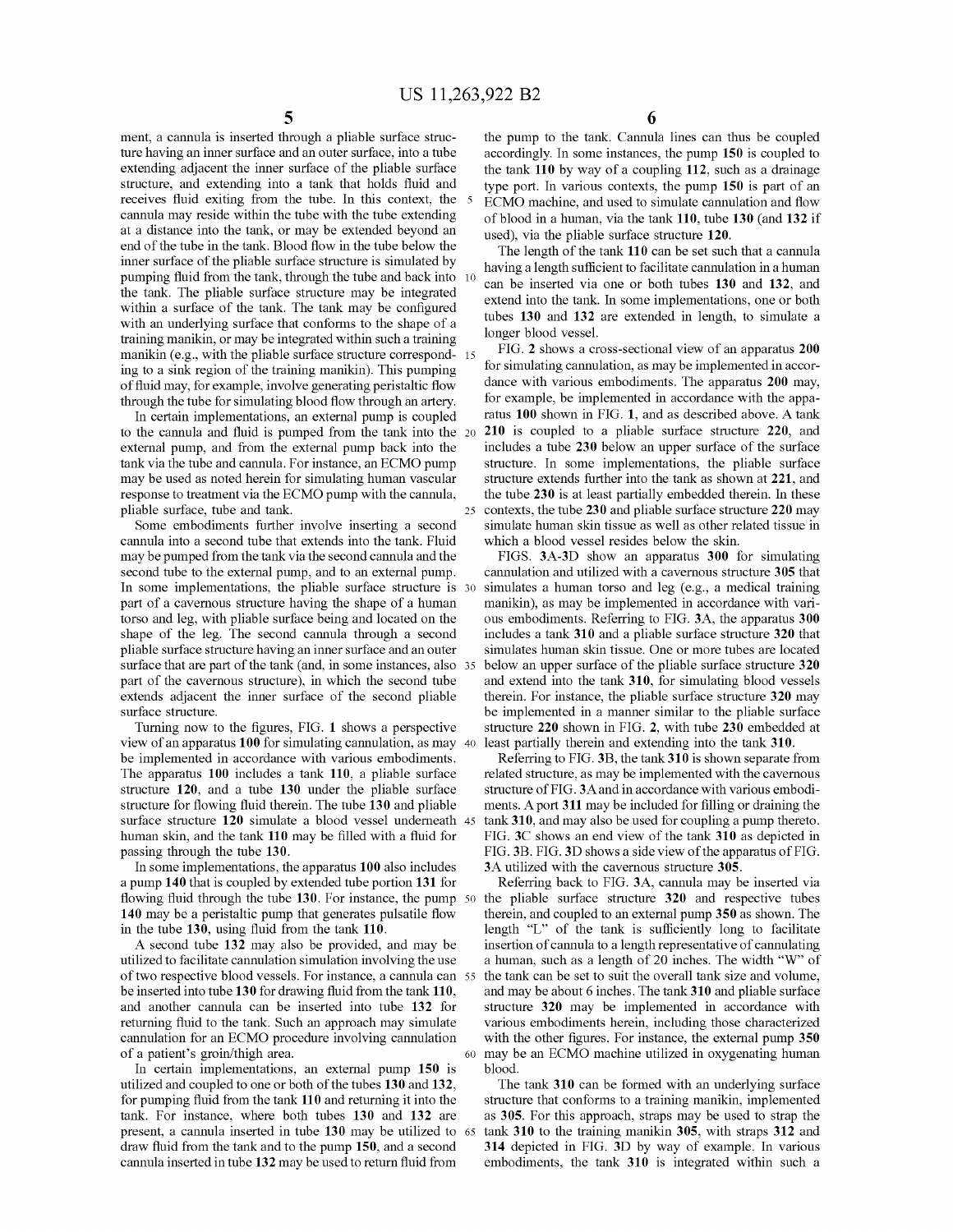training manikin **305,** forming part of an upper surface **307**  as noted in FIG. **3D** (e.g., the tank **310** may be lowered/ embedded therein).

In some embodiments, a remote location is used for a second pliable surface structure 322, as shown near the neck 5 of the cavernous structure **305.** A cannula may be inserted via the second pliable surface structure **322,** and coupled to the pump **350.** This approach may utilize a second tank **324,**  with the second pliable surface **322** on a surface of the second tank. The second tank **324** may have an underlying 10 surface with curvature that conforms to the training manikin **105,** or may be implemented within the training manikin. This approach may also omit such a tank (such as shown in FIG. **3D),** with a second pliable surface structure **322**  coupled to tank **310** via a tube. With these approaches, 15 cannulas can be inserted via both pliable surface structures, to facilitate training operations.

FIG. **4** shows a method for simulating cannulation, as may be implemented in accordance with various embodiments. At block **410,** an optional step is shown in which blood flow 20 is simulated with a simulated blood vessel, but flowing fluid in a tube under a pliable surface. This may involve, for example, utilizing a peristaltic pump to simulate flow in the tube. At block **420,** the location of such a tube simulating a blood vessel (and being connected to a tank) is identified, 25 which may involve detecting pulsatile flow and/or determining the presence of the tube without fluid flow therein. A cannula is inserted into the identified tube at block **430,** and blood flow is simulated in the tube by pumping fluid from the tank, through the tube and back into the tank. This may 30 involve, for example, pumping fluid directly out of the tank, through the tube via the cannula and back into the tank. This may otherwise involve pumping fluid out of the tank via the tube and cannula, and back into the tank. Such embodiments may be employed in connection with apparatuses shown and 35 described herein, such as with those shown in FIGS. **3A-3D.** 

In some implementations, a second tube is identified below a pliable surface at block **432,** and a second cannula is inserted into the second tube at block **434.** This may utilize the same pliable surface noted and a second cannula is 40 inserted, or another pliable surface at a remote location. For instance, as shown in FIG. **3A,** this approach may involve inserting two cannulas at **310,** or respective cannula at **310**  and **322.** With two cannulas, the process at block **440** may involve drawing fluid out of the tank via one of the cannulas, 45 and returning fluid back into the tank via the other cannula.

Based upon the above discussion and illustrations, those skilled in the art will readily recognize that various modifications and changes may be made to the various embodiments without strictly following the exemplary embodi- 50 ments and applications illustrated and described herein. For example, Such modifications do not depart from the true spirit and scope of various aspects of the invention, including aspects set forth in the claims.

What is claimed is:

- **1.** An apparatus comprising:
- a pliable surface structure having an inner surface and an outer surface;
- a tube adjacent the inner surface of the pliable surface structure, the tube being configured and arranged with 60 the pliable surface structure to simulate a blood vessel below the inner surface of the pliable surface structure; and
- a tank configured to hold fluid and to receive fluid exiting from the tube, the tank being configured and arranged 65 with the tube and the pliable surface structure to receive a cannula passed through the pliable surface structure,

into the tube and extending into the tank, and to facilitate simulated blood flow in the tube below the inner surface of the pliable surface structure via fluid pumped from the tank, through the tube and back into the tank.

**2.** The apparatus of claim **1,** further including a pump configured and arranged with the tank and the tube to provide fluid flow through the tube that simulates the blood flow.

**3.** The apparatus of claim **2,** wherein the pump is a peristaltic pump configured and arranged to simulate pulsatile blood flow through the tube to represent an artery.

**4.** The apparatus of claim **1,** further including a second tube extending into the tank, the second tube being configured and arranged with the tank and said tube extending adjacent the inner surface to, in response to cannulation of the tubes with cannula and connection of the cannula to an external pump, draw fluid from the tank into the external pump via the second tube, and pass fluid from the external pump into the tank via the tube extending adjacent the inner surface.

**5.** The apparatus of claim **4,** wherein the second tube extends adjacent the inner surface of the pliable surface structure and is configured to simulate a blood vessel below the inner surface of the pliable surface structure.

**6.** The apparatus of claim **4,** 

- further including, separate from said pliable surface structure, a second pliable surface structure having an inner surface and an outer surface; and
- wherein the second tube extends adjacent the inner surface of the second pliable surface structure and is configured to simulate a blood vessel below the inner surface of the second pliable surface structure.

**7.** The apparatus of claim **4,** wherein the fluid tank has a fluid capacity of 3 liters to facilitate simulation of blood flow in a human adult body.

**8.** The apparatus of claim **1,** wherein the fluid tank has a sidewall that includes the pliable surface structure.

**9.** The apparatus of claim **1,** wherein the tube extends into the tank and the tank is configured and arranged with the tube and the pliable surface structure to receive a cannula passed through the pliable surface structure, through the tube and extending out of the tube into the tank.

**10.** The apparatus of claim **1,** further including a cavernous structure having the shape of a human torso and leg, the pliable surface structure being part of an outer surface of the leg and the tank being located within the cavernous structure.

**11.** The apparatus of claim **1,** wherein the fluid tank has an upper surface that includes the pliable surface structure and a lower surface that follows the contours of a training manikin having the shape of a human torso and leg, with the 55 pliable surface being located on a region corresponding to the leg and the tank extending upward along the human torso, with the tube residing in the tank.

**12.** A method comprising:

- inserting a cannula through a pliable surface structure having an inner surface and an outer surface, into a tube extending adjacent the inner surface of the pliable surface structure, and extending into a tank configured to hold fluid and to receive fluid exiting from the tube; and
- simulating blood flow in the tube below the inner surface of the pliable surface structure by pumping fluid from the tank, through the tube and back into the tank.